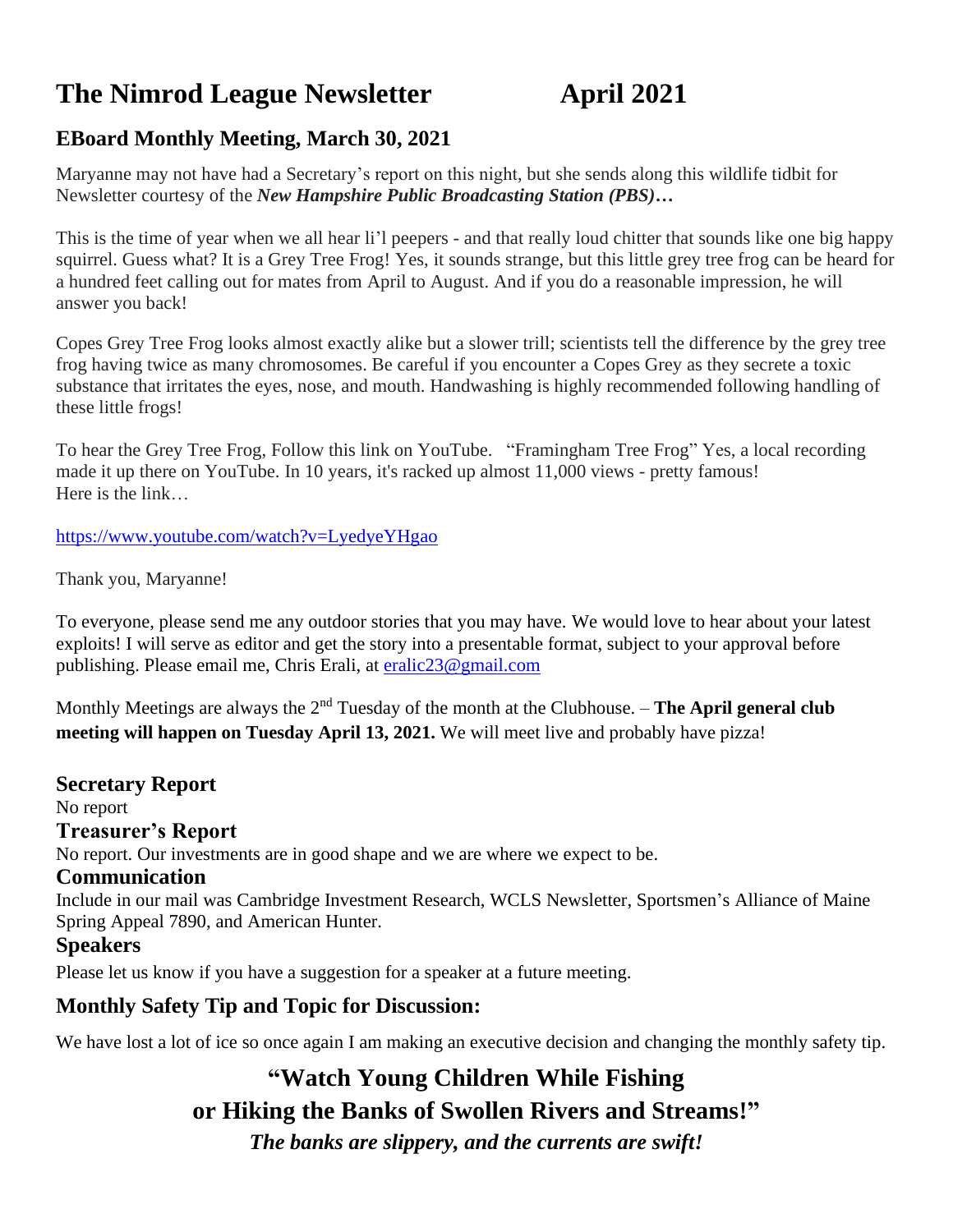# **Archery**

Jason reports that new bales are in and targets have been restuffed. Bales have been installed on the course in the woods and new lanes will be marked. Nimrod has joined the National Field Archery Association (NFAA). We anticipate holding some shoots that we will adapt as needed for COVID. Our first shoot is scheduled for April 18, 2021, and it will be indoors. The IBO Shoot will be on May  $1^{st}$  &  $2^{nd}$ . Following those dates are May 30, 2021, July 1, 2021, along with November 14 and December 19, 2021, which will be indoor shoots. We will practice all virus protocols deemed necessary by the governor. Hopefully, as the year passes most people will receive their vaccinations and our world will continue to open up.

# **Bar**

No report. Eric Smith is running the bar but there have been no events. Great job, Eric!

# **Birds**

We are now looking for a new Bird Chairperson. Kevin Chviruk has done his duty to God and country as well as NIMROD and would like a break. He has been our bird chair for around two decades! Kevin will mentor you until you learn the procedures and schedule. My guess is he will not be far away. This is a great way to become involved with the club. The world of dogs, shotguns, and birds awaits! Do not miss your chance at this great opportunity!

#### **Finances**

The market fluctuates as we all know. Smart investors stay the course.

# **Game Dinner**

No report. Cancelled due to COVID.

#### **Grant Writer**

No report.

## **Grounds**

Kevin announces that on April 10<sup>th,</sup> that is this Monday, tomorrow, NOW!...

We will begin "**Grounds Help-Out Effort!**" There will be some oil changes, etc. in the barn. We can shift snow equipment with summer hardware in the barn. We have game cameras out with feeders. There is plenty of wood that can be used by members. We can start blazing some trails that have become overgrown. April is a great month for outside projects before it gets too hot and buggy. There is a huge tree across one of our upper trails! We want to expand our system of trails to some of our more remote areas of the property that can be hard to surveil. Kevin will be leading a myriad of projects that will be ongoing and he needs HELP! Any scouts that are looking for projects can earn plenty of merit badges if they are willing to help! Members, please contact the troops. We hope to have a crew of people almost every weekend or weekday! Kevin will let you know when to come up. We need groups of people for safety reasons.

#### **Please contact Kevin! He has a list of things that need to be done! Many hands make light work! Give an hour one day and come back another. All work is on-going. Thanks! House**

Ralph and a friend cleared out a lot of scrap metal, fluorescent lights, and junk in the basement and barn. Thank you to Cindy for our clean bathrooms, hallway, and laundry!

# **Kitchen**

We will have a Clean-up day TBA (possibly April 17?). The kitchen remains closed as we are not compliant with COVID-19 restaurant regulations. We will do as much as possible outside within regulations.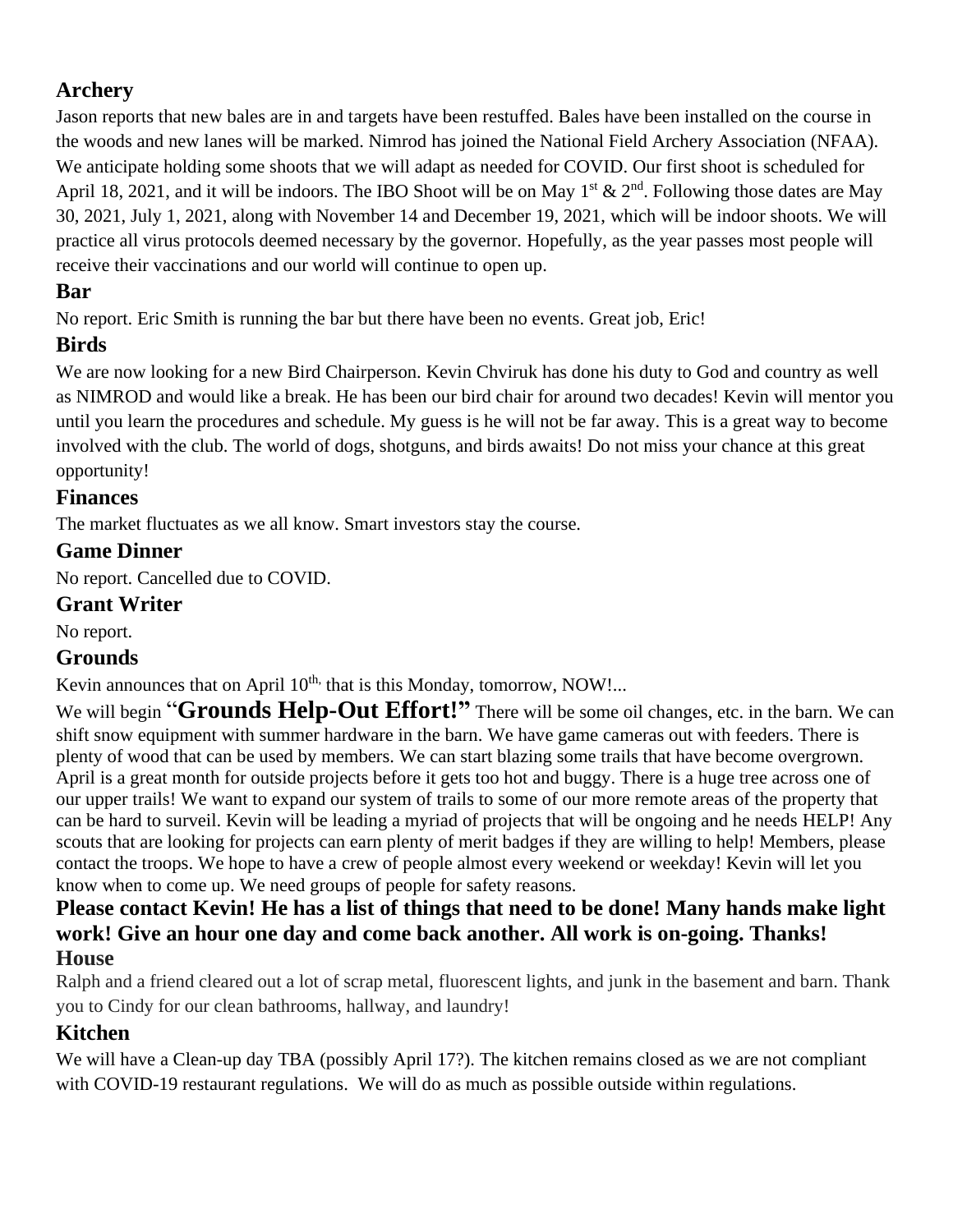# **Land Use**

We have purchased 10 apple trees. We will plant in stages to deal with any drought issues. We have about a 1 acre clearing above the rifle range. We will have to protect and nurture the trees initially so there will be fencing and wire to install along with the needed 10 yards of loam for planting. It will be genuinely nice to have an area of our property that we can refer to as *"The Orchard."*

# **Membership**

Sam Ganeson reports that we lost 17 members who did not renew. In their place, this month we have the following new members who are ready for induction. William Scott Garland, Richard Vandale, along with a family membership for Stuart Cain and his 3 children, Douglas, Michael, and Elizabeth. In addition, to the membership rolls come John McMillan, Andrew Sebring, Marc Braithwaite, with a change to family membership for Paul Rainville with Christine, Lindsey, and Renee. To all our prospective members, please join us on Tuesday, April  $13<sup>th</sup>$  when we welcome you to our club and enjoy the best \$5 meal anywhere!

## **Records**

No report

## **Rifle Range**

We have made an additional area to stockpile clean fill. The concrete block has been ordered. We should continue renovations in the next 30 days. The goal is to improve starting with the height of the berm. We want to capitalize on clean soil to fill in the drop off on the backside of the berm. We will take necessary precautions to stay in compliance of permit restrictions. Other goals for the renovations are to improve the range aesthetically and safety wise, plus also give us the ability to shoot steel targets. A Clean Up Day is being planned. More information is forthcoming.

#### **Remember, whatever you carry in, bring it out with you when you leave.** *Thanks!*

## **Standing Committees**

## **Scholarship**

No names yet. Howard Gelles is now on the committee.

## **Conservation Camp**

For those of you who are new members, NIMROD awards scholarships to the Conservation Camp. Al Afonso is the man to contact for more information. There is much competition for these spots, so do not hesitate to show initiative and act. **The deadline is May 1st .** We will send money to reserve 2 spots.

## **Trap/Skeet**

Trap and Skeet is going fine, but it is far from crowded. We will begin work on the walkways as the weather improves. The WOT-type event is also under construction. Work parties will be coming. Remember, Trap and Skeet is every Thursday evening. It is open to the public, so bring a friend and join in a night of good fellowship and shooting. COVID regulations apply.

## **Worcester County League of Sportsmen**

Joe Afonso gave a detailed PowerPoint presentation on the Massachusetts proposed fee changes for hunting and fishing along with a clear and informative appeal for funding to hire a lobbying firm. Great job, Joe! The Board voted to bring before the general membership the donation to the fund-raising effort of \$5,000. The vote was unanimous, and we will discuss it at this month's meeting.

# **Old and Unfinished Business**

The new gate installation continues…

# **New Business**

None